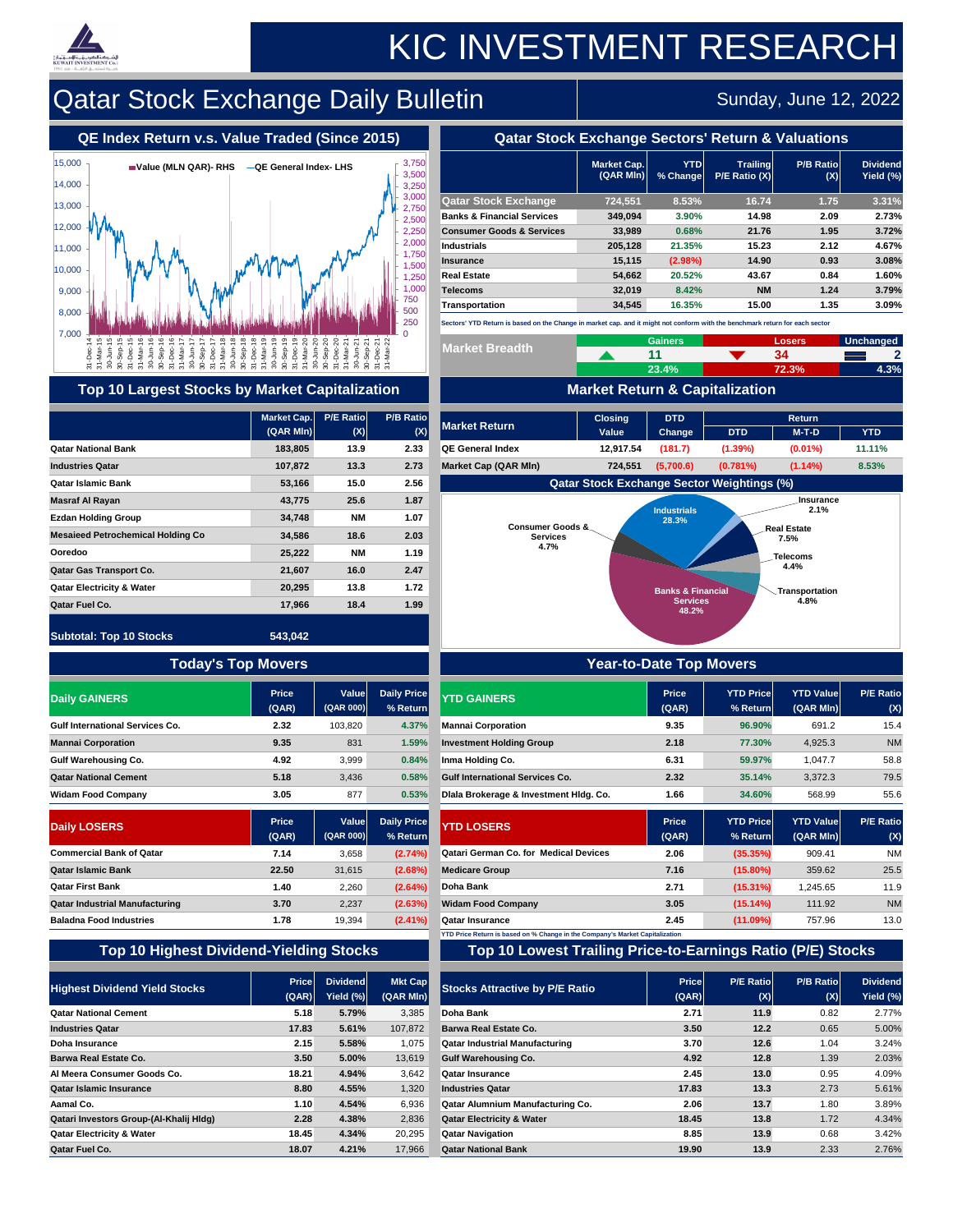

## KIC INVESTMENT RESEARCH

### **Qatar Stock Exchange Daily Bulletin**

Sunday, June 12, 2022

### **Top 20 Companies By Market Capitalization- Returns & Valuations**

| <b>Company Name</b>                      | <b>Closing</b><br><b>Price (QAR)</b> | <b>Mkt. Cap</b><br>(QAR MIn) | <b>Mkt. Cap</b><br>(USD MIn) | <b>YTD</b><br>Price %<br><b>Return</b> | P/E<br>Ratio (X) | P/B<br><b>Ratio</b><br>(X) | <b>Beta</b> | <b>Yield</b><br>2021<br>(%) | 52-Week<br><b>High</b><br>(QAR) | 52-Week<br>Low (QAR) | % Above<br>52 Week<br>Low | % Below<br>52 Week<br><b>High</b> |
|------------------------------------------|--------------------------------------|------------------------------|------------------------------|----------------------------------------|------------------|----------------------------|-------------|-----------------------------|---------------------------------|----------------------|---------------------------|-----------------------------------|
| <b>Qatar National Bank</b>               | 19.90                                | 183,805                      | 50,447                       | (1.4%)                                 | 13.9             | 2.33                       | 1.00        | 2.76%                       | 25.94                           | 17.80                | 11.8%                     | (23.3%)                           |
| <b>Industries Qatar</b>                  | 17.83                                | 107,872                      | 29,606                       | 15.1%                                  | 13.3             | 2.73                       | 1.13        | 5.61%                       | 20.20                           | 12.85                | 38.8%                     | (11.7%)                           |
| <b>Qatar Islamic Bank</b>                | 22.50                                | 53,166                       | 14,592                       | 22.7%                                  | 15.0             | 2.56                       | 1.01        | 2.56%                       | 26.15                           | 16.90                | 33.1%                     | $(14.0\%)$                        |
| <b>Masraf Al Rayan</b>                   | 4.71                                 | 43,775                       | 12,015                       | 1.4%                                   | 25.6             | 1.87                       | 1.05        | 2.91%                       | 5.82                            | 4.32                 | 9.0%                      | $(19.1\%)$                        |
| <b>Ezdan Holding Group</b>               | 1.31                                 | 34,748                       | 9,537                        | (2.3%)                                 | <b>NM</b>        | 1.07                       | 1.22        | 0.00%                       | 1.80                            | 1.28                 | 2.2%                      | (27.1%)                           |
| <b>Mesaieed Petrochemical Holding Co</b> | 2.75                                 | 34,586                       | 9,493                        | 31.7%                                  | 18.6             | 2.03                       | 0.93        | 4.00%                       | 3.08                            | 1.88                 | 46.8%                     | (10.6%)                           |
| Ooredoo                                  | 7.87                                 | 25,222                       | 6,922                        | 12.2%                                  | <b>NM</b>        | 1.19                       | 0.98        | 3.81%                       | 7.87                            | 6.79                 | 16.0%                     | 0.0%                              |
| <b>Qatar Gas Transport Co.</b>           | 3.90                                 | 21,607                       | 5,930                        | 18.2%                                  | 16.0             | 2.47                       | 0.76        | 3.08%                       | 3.94                            | 3.00                 | 30.0%                     | $(1.0\%)$                         |
| <b>Qatar Electricity &amp; Water</b>     | 18.45                                | 20,295                       | 5,570                        | 11.1%                                  | 13.8             | 1.72                       | 0.84        | 4.34%                       | 19.77                           | 16.12                | 14.5%                     | (6.7%)                            |
| <b>Qatar Fuel Co.</b>                    | 18.07                                | 17,966                       | 4,931                        | $(1.1\%)$                              | 18.4             | 1.99                       | 0.77        | 4.21%                       | 19.92                           | 17.20                | 5.1%                      | $(9.3\%)$                         |
| <b>Qatar International Islamic Bank</b>  | 11.45                                | 17,332                       | 4,757                        | 24.3%                                  | 17.3             | 2.62                       | 0.79        | 3.28%                       | 13.20                           | 9.21                 | 24.3%                     | (13.3%)                           |
| <b>Barwa Real Estate Co.</b>             | 3.50                                 | 13,619                       | 3,738                        | 14.4%                                  | 12.2             | 0.65                       | 1.13        | 5.00%                       | 3.90                            | 2.98                 | 17.4%                     | (10.3%)                           |
| <b>Qatar Alumnium Manufacturing Co.</b>  | 2.06                                 | 11,467                       | 3,147                        | 14.1%                                  | 13.7             | 1.80                       | 1.13        | 3.89%                       | 2.71                            | 1.47                 | 40.1%                     | $(24.1\%)$                        |
| Al Ahli Bank of Qatar                    | 4.16                                 | 10,613                       | 2,913                        | 14.0%                                  | 14.9             | 1.61                       | 0.20        | 3.43%                       | 4.50                            | 3.63                 | 14.5%                     | (7.6%)                            |
| <b>Qatar Navigation</b>                  | 8.85                                 | 10,055                       | 2,760                        | 14.9%                                  | 13.9             | 0.68                       | 0.60        | 3.42%                       | 8.92                            | 7.29                 | 21.4%                     | $(0.8\%)$                         |
| <b>Doha Bank</b>                         | 2.71                                 | 8,402                        | 2,306                        | (15.3%)                                | 11.9             | 0.82                       | 0.67        | 2.77%                       | 3.20                            | 2.52                 | 7.8%                      | (15.3%)                           |
| <b>Qatar Insurance</b>                   | 2.45                                 | 7,986                        | 2,192                        | $(11.1\%)$                             | 13.0             | 0.95                       | 0.95        | 4.09%                       | 2.75                            | 2.38                 | 2.8%                      | $(11.1\%)$                        |
| <b>Investment Holding Group</b>          | 2.18                                 | 7,417                        | 2,036                        | 77.3%                                  | <b>NM</b>        | 8.64                       | 0.74        | 0.00%                       | 2.73                            | 1.01                 | 116.0%                    | (20.2%)                           |
| <b>Aamal Co.</b>                         | 1.10                                 | 6,936                        | 1,904                        | 1.6%                                   | 22.7             | 0.88                       | 0.84        | 4.54%                       | 1.33                            | 0.94                 | 17.0%                     | (16.9%)                           |
| <b>Vodafone Qatar</b>                    | 1.61                                 | 6,797                        | 1,866                        | (3.5%)                                 | 20.8             | 1.48                       | 0.93        | 3.73%                       | 1.79                            | 1.58                 | 2.1%                      | (10.2%)                           |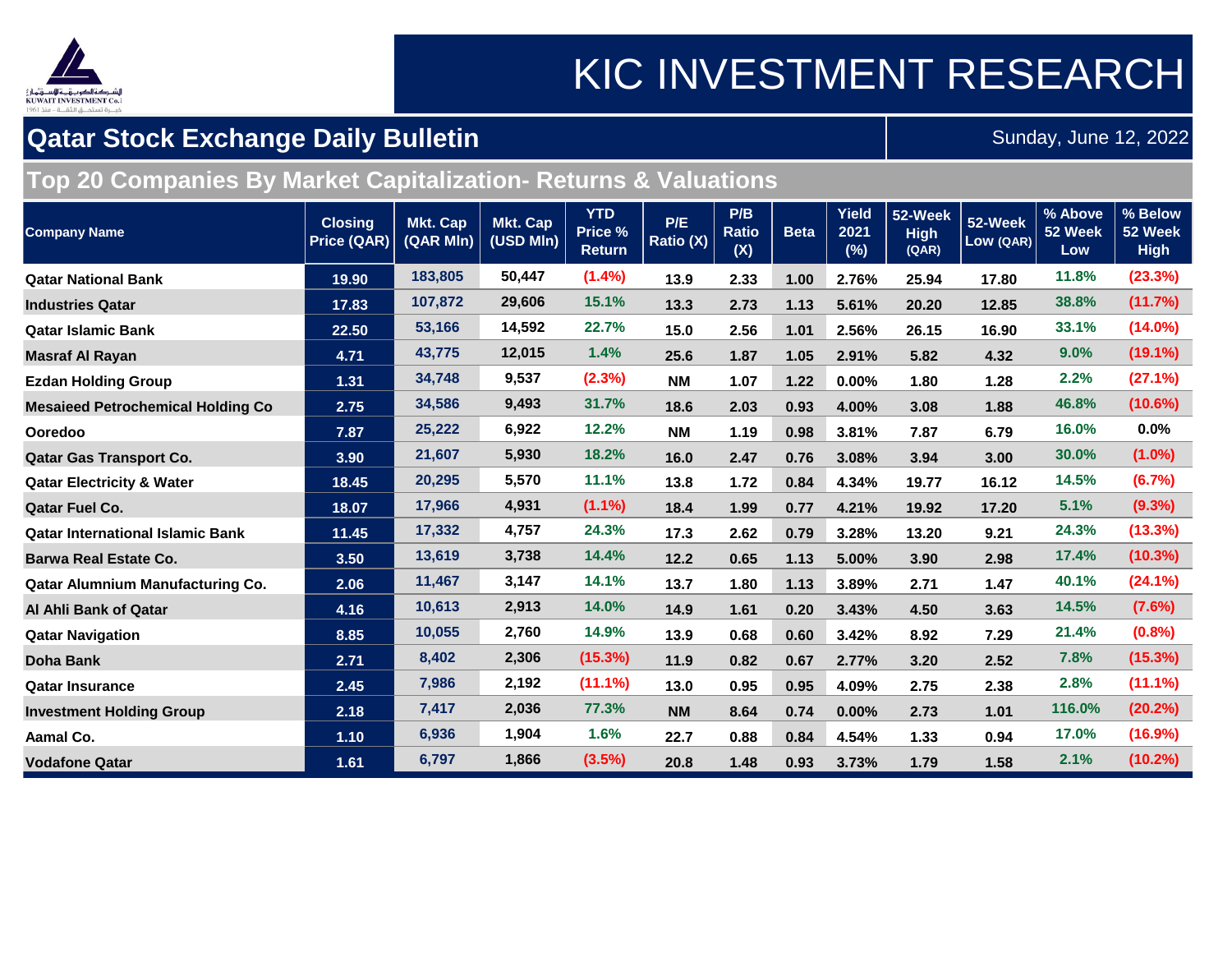

## Qatar Stock Exchange Daily Bulletin



| <b>Company Name</b>                       | <b>Ticker</b> | # of<br><b>Subscribed</b><br><b>Shares (Paid-</b><br>up Capital) | <b>Capital</b><br><b>Turnover</b><br><b>Since 2021</b><br>(%) | <b>Today</b><br><b>Closing</b><br><b>Price (QAR)</b> | $%$ Return | <b>DTD Price   YTD Price  </b><br>% Return | <b>Current Market   Current Market  </b><br>Cap(000 QAR) | $Cap$ ('000 USD) | <b>Market</b><br>Weight | <b>Sector</b><br>Weight Ratio (X) | <b>Trailing</b><br>P/E  | P/B<br>Ratio (X) | <b>Dividend</b><br>Yield (%) | <b>Book Value</b><br>Per Share<br>(QAR) | <b>Earning Per   FY-21 DPS</b><br>Share (QAR) | (QAR)          | <b>ROE</b> |
|-------------------------------------------|---------------|------------------------------------------------------------------|---------------------------------------------------------------|------------------------------------------------------|------------|--------------------------------------------|----------------------------------------------------------|------------------|-------------------------|-----------------------------------|-------------------------|------------------|------------------------------|-----------------------------------------|-----------------------------------------------|----------------|------------|
| Qatar National Bank                       | <b>QNBK</b>   | 9,236,428,570                                                    | 14.5%                                                         | 19.90                                                | $(0.50\%)$ | $(1.4\%)$                                  | 183,804,929                                              | 50,436,072       | 25.4%                   | 52.7%                             | 13.9                    | 2.33             | 2.76%                        | 8.55                                    | 1.32                                          | 0.55           | 16.7%      |
| ▼ Qatar Islamic Bank                      | <b>QIBK</b>   | 2,362,932,000                                                    | 28.8%                                                         | 22.50                                                | (2.68%)    | 22.7%                                      | 53,165,970                                               | 14,588,742       | 7.3%                    | 15.2%                             | 15.0                    | 2.56             | 2.56%                        | 8.78                                    | 1.42                                          | 0.58           | 17.1%      |
| <b>Commercial Bank of Qatar</b>           | <b>CBQK</b>   | 4,047,253,750                                                    | 25.1%                                                         | 7.14                                                 | (2.74%)    | 5.7%                                       | 28,877,156                                               | 7,923,891        | 4.0%                    | 8.3%                              | $12.5$                  | 1.58             | 2.24%                        | 4.51                                    | 0.50                                          | 0.16           | 12.6%      |
| <b>V</b> Doha Bank                        | <b>DHBK</b>   | 3,100,467,020                                                    | 38.8%                                                         | 2.71                                                 | (1.45%)    | (15.3%)                                    | 8,402,266                                                | 2,305,582        | 1.2%                    | 2.4%                              | 11.9                    | 0.82             | 2.77%                        | 3.31                                    | 0.23                                          | 0.08           | 6.9%       |
| <b>Al Ahli Bank of Qatar</b>              | <b>ABQK</b>   | 2,551,146,170                                                    | 1.1%                                                          | 4.16                                                 | 0.24%      | 14.0%                                      | 10,612,768                                               | 2,912,144        | 1.5%                    | 3.0%                              | 14.9                    | 1.61             | 3.43%                        | 2.71                                    | 0.29                                          | 0.15           | 10.8%      |
| ● Qatar International Islamic Bank        | <b>QIIK</b>   | 1,513,687,490                                                    | 23.2%                                                         | 11.45                                                | (0.17%)    | 24.3%                                      | 17,331,722                                               | 4,755,824        | 2.4%                    | 5.0%                              | 17.3                    | 2.62             | 3.28%                        | 4.37                                    | 0.59                                          | 0.38           | 15.2%      |
| ▼ Masraf Al Rayan                         | <b>MARK</b>   | 9,300,000,000                                                    | 41.1%                                                         | 4.71                                                 | (2.34%)    | 1.4%                                       | 43,775,100                                               | 12,011,887       | 6.0%                    | 12.5%                             | 25.6                    | 1.87             | 2.91%                        | 3.13                                    | 0.22                                          | 0.17           | 7.3%       |
| ▼ Qatar First Bank                        | <b>QFBQ</b>   | 1,120,000,000                                                    | 188.9%                                                        | 1.40                                                 | (2.64%)    | 25.5%                                      | 1,572,480                                                | 431,489          | 0.2%                    | 0.5%                              | 15.7                    | 2.75             | $0.00\%$                     | 0.82                                    | 0.14                                          | $\blacksquare$ | 17.5%      |
| <b>National Leasing Co.</b>               | <b>NLCS</b>   | 494,802,000                                                      | 358.3%                                                        | 0.93                                                 | 0.21%      | $(0.6\%)$                                  | 462,145                                                  | 126,813          | 0.1%                    | 0.1%                              | <b>NM</b>               | 0.69             | $0.00\%$                     | 1.35                                    | (0.03)                                        | $\blacksquare$ | <b>NM</b>  |
| ▼ Diala Brokerage & Investment Hidg. Co.  | <b>DBIS</b>   | 284,160,000                                                      | 335.4%                                                        | 1.66                                                 | (1.72%)    | 34.6%                                      | 471,990                                                  | 129,514          | 0.1%                    | 0.1%                              | 55.6                    | 2.13             | $0.00\%$                     | 0.78                                    | 0.03                                          | $\sim$         | 3.8%       |
| Qatar Oman Investement Co.                | <b>QOIS</b>   | 315,000,000                                                      | 467.3%                                                        | 0.83                                                 | (0.12%)    | 1.4%                                       | 259,875                                                  | 71,310           | 0.0%                    | 0.1%                              | 52.0                    | 0.89             | 1.21%                        | 0.93                                    | 0.02                                          | 0.01           | 1.7%       |
| <b>V</b> Inma Holding Co.                 | <b>IHGS</b>   | 56,635,810                                                       | 810.4%                                                        | 6.31                                                 | (1.24%)    | 60.0%                                      | 357,429                                                  | 98,078           | 0.0%                    | 0.1%                              | 58.8                    | 2.46             | 0.79%                        | 2.57                                    | 0.11                                          | 0.05           | 4.2%       |
| <b>Banks &amp; Financial Services</b>     |               |                                                                  |                                                               |                                                      | (1.25%)    | 3.9%                                       | 349,093,828                                              | 95,791,346       | 48.2%                   | $100.0\%$                         | 14.98                   | 2.09             | 2.73%                        |                                         |                                               |                | 14.0%      |
| $=$ Zad Holding Co.                       | <b>ZHCD</b>   | 273,731,766                                                      | $7.0\%$                                                       | 17.80                                                | 0.00%      | 11.9%                                      | 4,872,425                                                | 1,336,994        | 0.7%                    | 14.3%                             | 25.6                    | 3.20             | 3.16%                        | 6.42                                    | 0.73                                          | 0.65           | 12.5%      |
| ▼ Qatari German Co. for Medical Devices   | QGMD          | 115,500,000                                                      | 1129.2%                                                       | 2.06                                                 | (1.72%)    | (35.3%)                                    | 237,468                                                  | 65,161           | 0.0%                    | 0.7%                              | <b>NM</b>               | 7.27             | $0.00\%$                     | 0.28                                    | 0.01                                          | $\sim$         | 3.6%       |
| V Salam International Investment          | <b>SIIS</b>   | 1,143,145,870                                                    | 897.2%                                                        | $\Omega$<br><u>U.JU</u>                              | (1.13%)    | 17.3%                                      | 1,098,563                                                | 301,446          | 0.2%                    | 3.2%                              | 21 <sub>2</sub><br>21.J | 0.71             | 0.00%                        | 1.36                                    | 0.05                                          |                | 3.3%       |
| <b>V</b> Medicare Group                   | <b>MCGS</b>   | 281,441,000                                                      | 38.7%                                                         | 7.16                                                 | (0.07%     | $(15.8\%)$                                 | 2,013,710                                                | 552,562          | 0.3%                    | 5.9%                              | 25.5                    | 1.96             | 3.49%                        | 3.66                                    | 0.28                                          | 0.25           | 7.7%       |
| $=$ Qatar Cinema & Film Distribution      | <b>QCFS</b>   | 62,807,590                                                       | 7.3%                                                          | 3.65                                                 | $0.00\%$   | 2.8%                                       | 229,248                                                  | 62,906           | 0.0%                    | 0.7%                              | <b>NM</b>               | 1.63             | 1.64%                        | 2.24                                    | 0.03                                          | 0.06           | 1.5%       |
| V Qatar Fuel Co.                          | <b>QFLS</b>   | 994,255,760                                                      | 21.4%                                                         | 18.07                                                | (0.82%)    | $(1.1\%)$                                  | 17,966,202                                               | 4,929,926        | 2.5%                    | 52.9%                             | 18.4                    | 1.99             | 4.21%                        | 9.09                                    | 0.98                                          | 0.76           | 10.8%      |
| <b>Widam Food Company</b>                 | <b>WDAM</b>   | 180,000,000                                                      | 74.5%                                                         | 3.05                                                 | 0.53%      | $(15.1\%)$                                 | 549,000                                                  | 150,646          | 0.1%                    | 1.6%                              | <b>NM</b>               | 1.98             | $0.00\%$                     | 1.54                                    | (0.37)                                        | $\sim$         |            |
| V Al Meera Consumer Goods Co.             | <b>MERS</b>   | 200,000,000                                                      | 24.3%                                                         | 18.21                                                | (0.22%)    | $(7.1\%)$                                  | 3,642,000                                                | 999,365          | 0.5%                    | 10.7%                             | 18.6                    | 2.35             | 4.94%                        | 7.75                                    | 0.98                                          | 0.90           | 12.7%      |
| <b>Baladna Food Industries</b>            | <b>BLDN</b>   | 1,901,000,000                                                    | 174.9%                                                        | 1.78                                                 | $(2.41\%)$ | 23.0%                                      | 3,379,978                                                | 927,466          | 0.5%                    | 9.9%                              | 25.3                    | 1.49             | 2.98%                        | 1.19                                    | 0.07                                          | 0.05           | 5.9%       |
| ▼ Consumer Goods & Services               |               |                                                                  |                                                               |                                                      | $(0.75\%)$ | 0.7%                                       | 33,988,594                                               | 9,326,470        | 4.7%                    | 100.0%                            | 21.76                   | 1.95             | 3.72%                        |                                         |                                               |                | 9.0%       |
| V Qatar Industrial Manufacturing          | <b>QIMD</b>   | 475,200,000                                                      | 21.7%                                                         | 3.70                                                 | (2.63%)    | 20.5%                                      | 1,758,240                                                | 482,461          | 0.2%                    | 0.9%                              | 12.6                    | 1.04             | 3.24%                        | 3.57                                    | 0.29                                          | 0.12           | 8.2%       |
| <b>▲ Qatar National Cement</b>            | QNCD          | 653,528,940                                                      | 27.9%                                                         | 5.18                                                 | 0.58%      | 1.6%                                       | 3,385,280                                                | 928,921          | 0.5%                    | 1.7%                              | 15.1                    | 1.11             | 5.79%                        | 4.67                                    | 0.34                                          | 0.30           | 7.4%       |
| V Industries Qatar                        | <b>IQCD</b>   | 6,050,000,000                                                    | 13.9%                                                         | 17.83                                                | (1.82%)    | 15.1%                                      | 107,871,500                                              | 29,599,940       | 14.9%                   | 52.6%                             | 13.3                    | 2.73             | 5.61%                        | 6.53                                    | 1.34                                          | 1.00           | 20.5%      |
| V Qatari Investors Group-(Al-Khalij HIdg) | <b>QIGD</b>   | 1,243,267,780                                                    | 77.1%                                                         | 2.28                                                 | $(1.30\%)$ | 2.7%                                       | 2,835,894                                                | 778,169          | 0.4%                    | 1.4%                              | 15.1                    | 0.95             | 4.38%                        | 2.40                                    | 0.15                                          | 0.10           | 6.3%       |
| ▼ Qatar Electricity & Water               | <b>QEWS</b>   | 1,100,000,000                                                    | 16.2%                                                         | 18.45                                                | (0.32%)    | 11.1%                                      | 20,295,000                                               | 5,568,948        | 2.8%                    | 9.9%                              | 13.8                    | 1.72             | 4.34%                        | 10.74                                   | 1.33                                          | 0.80           | 12.4%      |
| <b>A</b> Mannai Corporation               | <b>MCCS</b>   | 456,192,000                                                      | 35.9%                                                         | 9.35                                                 | 1.59%      | 96.9%                                      | 4,264,939                                                | 1,170,299        | 0.6%                    | 2.1%                              | 15.4                    | 1.94             | 3.21%                        | 4.81                                    | 0.61                                          | 0.30           | 12.6%      |
| V Aamal Co.                               | <b>AHCS</b>   | 6,300,000,000                                                    | 21.9%                                                         | 1.10                                                 | (0.18%)    | 1.6%                                       | 6,936,300                                                | 1,903,321        | 1.0%                    | 3.4%                              | 22.7                    | 0.88             | 4.54%                        | 1.25                                    | 0.05                                          | 0.05           | 3.9%       |
| ▲ Gulf International Services Co.         | <b>GISS</b>   | 1,858,408,690                                                    | 241.2%                                                        | 2.32                                                 | 4.37%      | 35.1%                                      | 4,309,650                                                | 1,182,568        | 0.6%                    | 2.1%                              | 79.5                    | 1.32             | $0.00\%$                     | 1.75                                    | 0.03                                          | ۰.             | 1.7%       |
| <b>Mesaieed Petrochemical Holding Co</b>  | <b>MPHC</b>   | 12,563,175,000                                                   | 18.2%                                                         | 2.75                                                 | $(0.40\%)$ | 31.7%                                      | 34,586,421                                               | 9,490,514        | 4.8%                    | 16.9%                             | 18.6                    | 2.03             | 4.00%                        | 1.36                                    | 0.15                                          | 0.11           | 10.9%      |
| A Investment Holding Group                | <b>IGRD</b>   | 3,404,037,500                                                    | 1132.3%                                                       | 2.18                                                 | 0.09%      | 77.3%                                      | 7,417,398                                                | 2,035,334        | 1.0%                    | 3.6%                              | <b>NM</b>               | 8.64             | $0.00\%$                     | 1.03                                    | 0.03                                          | $\blacksquare$ | 3.1%       |
| ▼ Qatar Alumnium Manufacturing Co.        | QAMC          | 5,580,120,000                                                    | 123.5%                                                        | 2.06                                                 | (1.72%)    | 14.1%                                      | 11,467,147                                               | 3,146,585        | 1.6%                    | 5.6%                              | 13.7                    | 1.80             | 3.89%                        | 1.14                                    | 0.15                                          | 0.08           | 13.1%      |
| <b>V</b> Industrials                      |               |                                                                  |                                                               |                                                      | $(1.07\%)$ | 21.4%                                      | 205,127,768                                              | 56,287,059       | 28.3%                   | $ 100.0\% $                       | 15.23                   | 2.12             | 4.67%                        |                                         |                                               |                | 13.9%      |
| V Qatar Insurance                         | QATI          | 3,266,101,330                                                    | 22.1%                                                         | 2.45                                                 | $(0.20\%)$ | $(11.1\%)$                                 | 7,985,618                                                | 2,191,254        | 1.1%                    | 52.8%                             | 13.0                    | 0.95             | 4.09%                        | 2.58                                    | 0.14                                          | 0.10           | 7.3%       |
| V Doha Insurance                          | <b>DOHI</b>   | 500,000,000                                                      | 22.7%                                                         | 2.15                                                 | (2.27%)    | 12.0%                                      | 1,075,000                                                | 294,980          | 0.1%                    | 7.1%                              | 14.7                    | 0.90             | 5.58%                        | 2.38                                    | 0.15                                          | 0.12           | 6.2%       |
| ▲ Qatar General Insurance & Reinsurance   | <b>QGRI</b>   | 875,067,030                                                      | $2.9\%$                                                       | 2.00                                                 | 0.05%      | 0.0%                                       | 1,751,009                                                | 480,477          | 0.2%                    | 11.6%                             | 17.7                    | 0.34             | $0.00\%$                     | 5.86                                    | 0.11                                          |                | 1.9%       |
| V AlKhaleej Takaful Insurance             | <b>AKHI</b>   | 255,279,020                                                      | 177.0%                                                        | 3.84                                                 | $(0.31\%)$ | 6.8%                                       | 981,037                                                  | 269,197          | 0.1%                    | 6.5%                              | 24.4                    | 1.86             | 1.95%                        | 2.07                                    | 0.16                                          | 0.08           | 7.6%       |
| <b>Qatar Islamic Insurance</b>            | QISI          | 150,000,000                                                      | 24.7%                                                         | 8.80                                                 | 0.11%      | 10.0%                                      | 1,320,000                                                | 362,208          | 0.2%                    | 8.7%                              | 16.5                    | 3.11             | 4.55%                        | 2.83                                    | 0.53                                          | 0.40           | 18.9%      |
| V QLM Life & Medical Insurance Co.        | <b>QLMI</b>   | 350,000,000                                                      | $50.1\%$                                                      | 5.72                                                 | $(1.38\%)$ | 13.3%                                      | 2,002,000                                                | 549,349          | 0.3%                    | 13.2%                             | 18.9                    | 3.24             | 3.85%                        | 1.77                                    | 0.30                                          | 0.22           | 17.2%      |

### Sunday, June 12, 2022

# KIC INVESTMENT RESEARCH